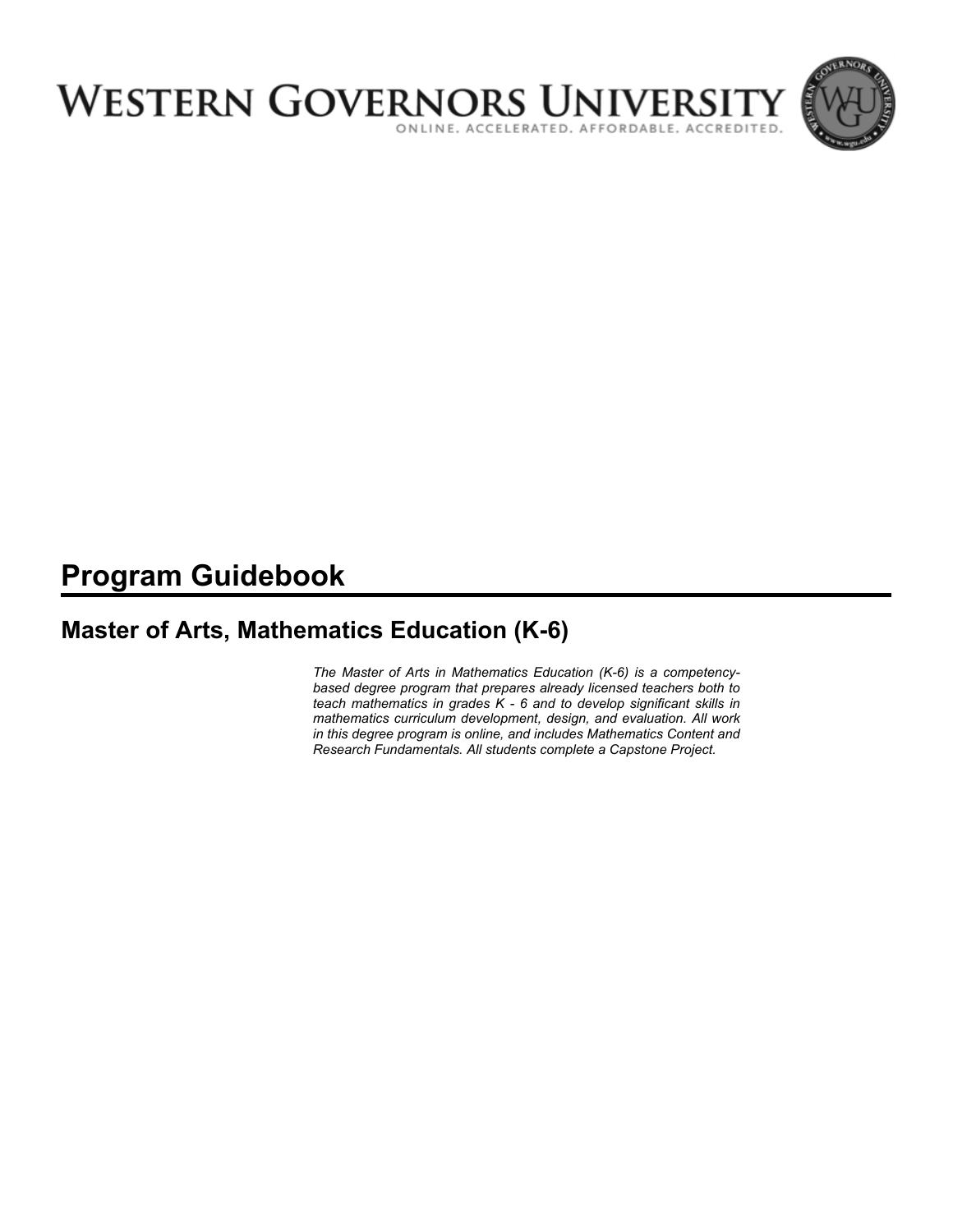# **Understanding the Competency-Based Approach**

Practically speaking, how do competency-based programs like those offered at Western Governors University (WGU) work? Unlike traditional universities, WGU does not award degrees based on completion of a certain number of credit hours or a certain set of required courses. Instead, you will earn your degree by demonstrating your skills, knowledge, and understanding of important concepts.

Progress through a degree program is governed not by the amount of time you spend in class but by your ability to demonstrate mastery of competencies as you complete required courses. Of course, you will need to engage in learning experiences as you review competencies or develop knowledge and skills in areas in which you may be weak. To help you acquire the knowledge and skills you need to complete your courses and program, WGU provides a rich array of learning resources. Your program mentor will work closely with you to help you understand the competencies required for your program and to help you create a schedule for completing your courses. You will also work closely with course instructors as you engage in each of your courses. As subject matter experts, course instructors will guide you through the content you must master to pass the course assessments.

The benefit of this competency-based system is that it enables students who are knowledgeable about a particular subject to make accelerated progress toward completing a degree, even if they lack college experience. You may have gained skills and knowledge of a subject while on the job, accumulated wisdom through years of life experience, or already taken a course on a particular subject. WGU will award your degree based on the skills and knowledge that you possess and can demonstrate—not the number of credits hours on your transcript.

## **Accreditation**

Western Governors University is the only university in the history of American higher education to have earned accreditation from four regional accrediting commissions. WGU's accreditation was awarded by (1) the Northwest Commission on Colleges and Universities, (2) the Higher Learning Commission of the North Central Association of Colleges and Schools, (3) the Accrediting Commission for Community and Junior Colleges of the Western Association of Schools and Colleges, and (4) the Accrediting Commission for Senior Colleges and Universities of the Western Association of Schools and Colleges. The university's accreditation status is now managed by the Northwest Commission on Colleges and Universities (NWCCU), which reaffirmed WGU's accreditation in February 2020. The WGU Teachers College is accredited at the initial-licensure level by the Council for the Accreditation of Educator Preparation (CAEP) and by the Association of Advancing Quality in Educator Preparation (AAQEP) . The nursing programs are accredited by the Commission on Collegiate Nursing Education (CCNE). The Health Information Management program is accredited by the Commission on Accreditation for Health Informatics and Information Management Education (CAHIIM). The College of Business programs are accredited by the Accreditation Council for Business Schools and Programs (ACBSP).

## **The Degree Plan**

The focus of your program is your personalized Degree Plan. The Degree Plan is a detailed blueprint of the courses you will need to complete in order to earn your degree. The Degree Plan also lays out the accompanying learning resources and assessments that compose your program. The list of courses in the Degree Plan is often referred to as the standard path. The amount of time it takes to complete your program depends on both the amount of new information you need to learn and the amount of time you plan to devote each week to study.

Students vary widely in the specific skills and information they need to learn. For example, some students may be highly knowledgeable in a particular subject matter and would not need to engage in new learning opportunities. Other students may find that portions of the program require them to learn new information and that they need to take an online class or participate in a study module to acquire the knowledge and skills needed to fulfill program competencies in that area. Some individuals may be able to devote as little as 15–20 hours per week to the program, while others may need to devote more time. For this reason,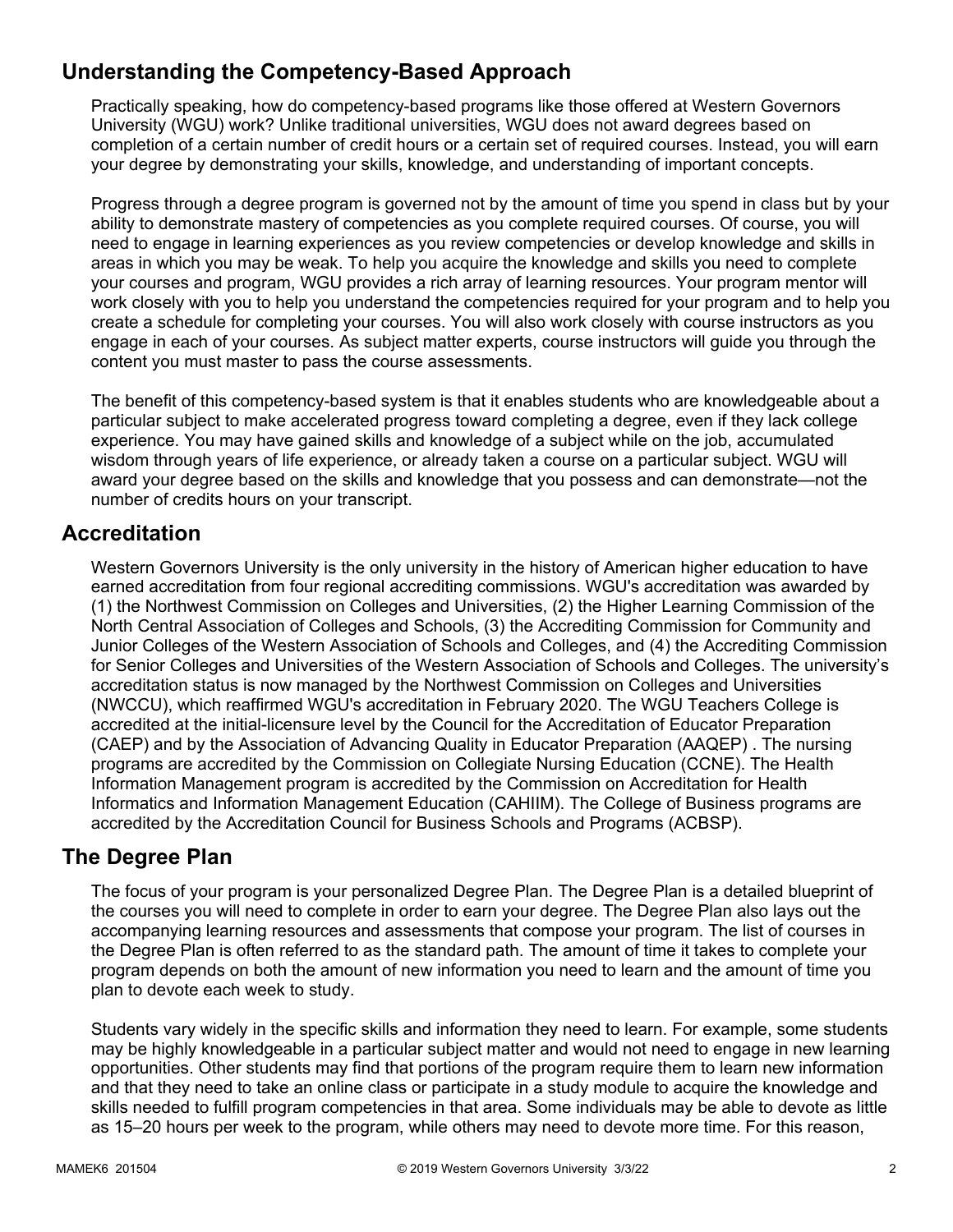pre-assessments are there to help your program mentor form a profile of your prior knowledge and create a personalized Degree Plan.

## **How You Will Interact with Faculty**

At WGU, faculty serve in specialized roles, and they will work with you individually to provide the guidance, instruction, and support you will need to succeed and graduate. As a student, it is important for you to take advantage of this support. It is key to your progress and ultimate success.

Upon your enrollment, you will be assigned a program mentor—an expert in your field of study who will provide you with regular program-level guidance and support from the day you start until the day you graduate. Your program mentor will set up regular telephone appointments (weekly at first) with you, which you will be expected to keep. The mentor will review program competencies with you and work with you to develop a plan and schedule for your coursework. Your program mentor will serve as your main point of contact throughout your program—helping you set weekly study goals, recommending specific learning materials, telling you what to expect in courses, and keeping you motivated. In addition to regular calls, your program mentor is available to help you resolve questions and concerns as they arise.

For many of the courses at WGU, you will be required to complete performance assessments. These include reports, papers, presentations, and projects that let you demonstrate your mastery of the required competencies. A separate group of faculty members, called evaluators, will review your work to determine whether it meets requirements. Evaluators are also subject matter experts in their field of evaluation. If your assessment needs further work before it "passes," these evaluators, who review your work anonymously, will provide you with instructional feedback to help you meet evaluation standards and allow you to advance.

## **Connecting with Other Mentors and Fellow Students**

As you proceed through your Degree Plan, you will have direct contact with multiple faculty members. These communications can take a variety of forms, including participation in one-on-one discussions, chats in the learning communities, and live cohort and webinar opportunities. As a WGU student, you will have access to your own personal MyWGU Student Portal, which will provide a gateway to your courses of study, learning resources, and learning communities where you will interact with faculty and other students.

The learning resources in each course are specifically designed to support you as you develop competencies in preparation for your assessments. These learning resources may include reading materials, videos, tutorials, cohort opportunities, community discussions, and live discussions that are guided by course instructors who are experts in their field. You will access your program community during your orientation course to network with peers who are enrolled in your program and to receive continued support through professional enrichment and program-specific chats, blogs, and discussions. WGU also provides Student Services associates to help you and your program mentor solve any special problems that may arise.

## **Orientation**

The WGU orientation course focuses on acquainting you with WGU's competency-based model, distance education, technology, and other resources and tools available for students. You will also utilize WGU program and course communities, participate in activities, and get to know other students at WGU. The orientation course must be completed before you can start your first term at WGU.

## **Transferability of Prior College Coursework**

Because WGU is a competency-based institution, it does not award degrees based on credits but rather on demonstration of competency. WGU undergraduate programs may accept transfer credits or apply a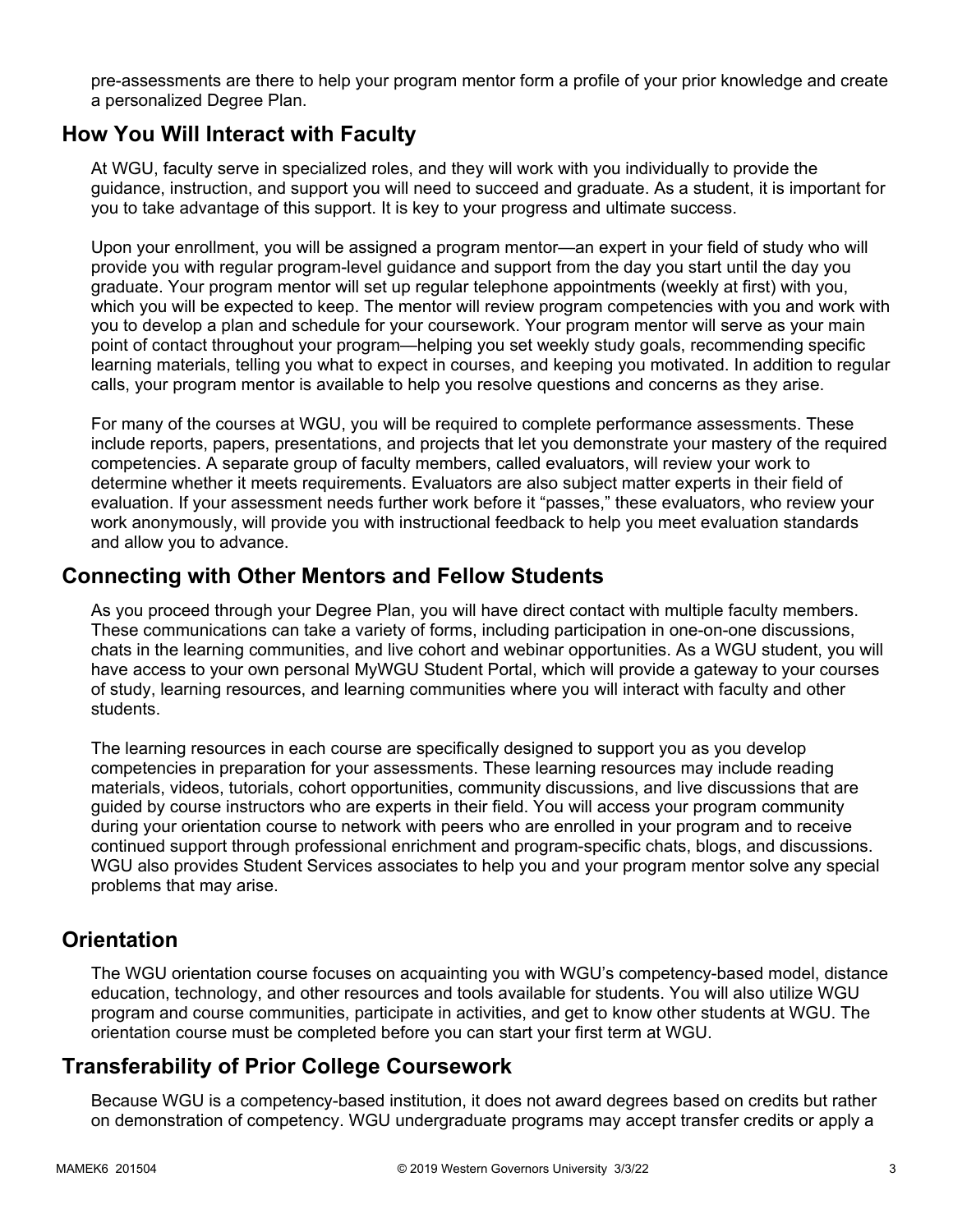'Requirement Satisfied' (RS) in some cases. Refer to your specific program transfer guidelines to determine what can be satisfied by previously earned college credits. In most cases, WGU does not accept college transfer credits at the graduate (master's) level. Students entering graduate programs must have their undergraduate degree transcripts verified before being admitted to WGU. In addition to a program's standard course path, there may be additional state-specific requirements.

### [Click here for the Student Handbook](http://cm.wgu.edu/)

WGU does not waive any requirements based on a student's professional experience and does not perform a "résumé review" or "portfolio review" that will automatically waive any degree requirements. Degree requirements and transferability rules are subject to change in order to keep the degree content relevant and current.

Remember, WGU's competency-based approach lets you take advantage of your knowledge and skills, regardless of how you obtained them. Even when you do not directly receive credit, the knowledge you possess may help you accelerate the time it takes to complete your degree program.

## **Continuous Enrollment, On Time Progress, and Satisfactory Academic Progress**

WGU is a "continuous enrollment" institution, which means you will be automatically enrolled in each of your new terms while you are at WGU. Each term is six months long. Longer terms and continuous enrollment allow you to focus on your studies without the hassle of unnatural breaks between terms that you would experience at a more traditional university. At the end of every six-month term, you and your program mentor will review the progress you have made and revise your Degree Plan for your next sixmonth term.

WGU requires that students make measurable progress toward the completion of their degree programs every term. We call this "On-Time Progress," denoting that you are on track and making progress toward on-time graduation. As full-time students, graduate students must enroll in at least 8 competency units each term, and undergraduate students must enroll in at least 12 competency units each term. Completing at least these minimum enrollments is essential to On-Time Progress and serves as a baseline from which you may accelerate your program. We measure your progress based on the courses you are able to pass, not on your accumulation of credit hours or course grades. Every time you pass a course, you are demonstrating that you have mastered skills and knowledge in your degree program. For comparison to traditional grading systems, passing a course means you have demonstrated competency equivalent to a "B" grade or better.

WGU assigns competency units to each course in order to track your progress through the program. A competency unit is equivalent to one semester credit of learning. Some courses may be assigned 3 competency units while others may be as large as 12 competency units.

Satisfactory Academic Progress (SAP) is particularly important to students on financial aid because you must achieve SAP in order to maintain eligibility for financial aid. We will measure your SAP quantitatively by reviewing the number of competency units you have completed each term. In order to remain in good academic standing, you must complete at least 66.67% of the units you attempt over the length of your program—including any courses you add to your term to accelerate your progress. Additionally, during your first term at WGU you must pass at least 3 competency units in order to remain eligible for financial aid. We know that SAP is complex, so please contact a financial aid counselor should you have additional questions. \*Please note: The Endorsement Preparation Program in Educational Leadership is not eligible for federal financial aid.

### **Courses**

Your Degree Plan includes courses needed to complete your program. To obtain your degree, you will be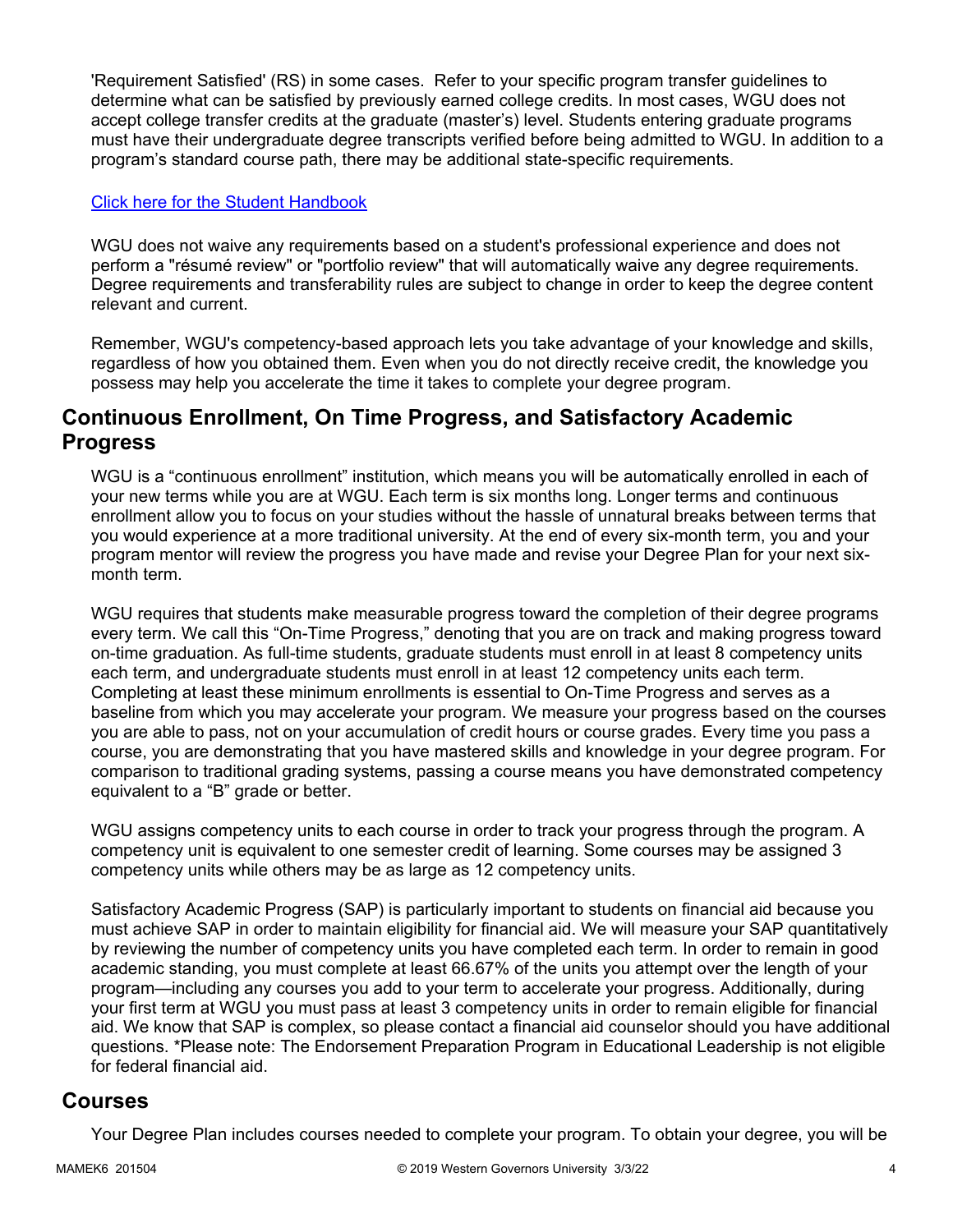required to demonstrate your skills and knowledge by completing the assessment(s) for each course. In general there are two types of assessments: performance assessments and objective assessments. Performance assessments contain, in most cases, multiple scored tasks such as projects, essays, and research papers. Objective assessments include multiple-choice items, multiple-selection items, matching, short answer, drag-and-drop, and point-and-click item types, as well as case study and videobased items. Certifications verified through third parties may also be included in your program. More detailed information about each assessment is provided in each course of study.

## **External Content & Basic Skills Exams**

Western Governors University requires that candidates pass the state-mandated content exam that aligns with their WGU program in addition to a basic skills exam (initial licensure programs only). Specific information regarding required content and basic skills exams required for each program and state can be found in the WGU Student Handbook. In many cases, it is the candidates' responsibility to register and pay for the required exams and submit their official passing score reports to WGU.

## **State Licensure Requirements**

This program does not lead to state licensure.

## **Learning Resources**

WGU works with many different educational partners, including enterprises, publishers, training companies, and higher educational institutions, to provide high-quality and effective learning resources that match the competencies you are developing. These vary in type, and may be combined to create the best learning experience for your course. A learning resource can be an e-textbook, online module, study guide, simulation, virtual lab, tutorial, or a combination of these. The cost of most learning resources are included in your tuition and Learning Resource Fee. They can be accessed or enrolled for through your courses. Some degree-specific resources are not covered by your tuition, and you will need to cover those costs separately. WGU also provides a robust library to help you obtain additional learning resources, as needed.

Mobile Compatibility:

The following article provides additional details about the current state of mobile compatibility for learning resources at WGU. It includes a list that can be referenced to determine the mobile friendliness of all core course materials used in a program.

[Student Handbook article: Can I use my mobile device for learning resources?](https://cm.wgu.edu/t5/Frequently-Asked-Questions/Can-I-use-my-mobile-device-for-learning-resources/ta-p/396)

## **Standard Path**

As previously mentioned, competency units (CUs) have been assigned to each course in order to measure your academic progress. If you are an undergraduate student, you will be expected to enroll in a minimum of 12 competency units each term. Graduate students are expected to enroll in a minimum of 8 competency units each term. A standard plan for a student for this program who entered WGU without any transfer units would look similar to the one on the following page. Your personal progress can be faster, but your pace will be determined by the extent of your transfer units, your time commitment, and your determination to proceed at a faster rate.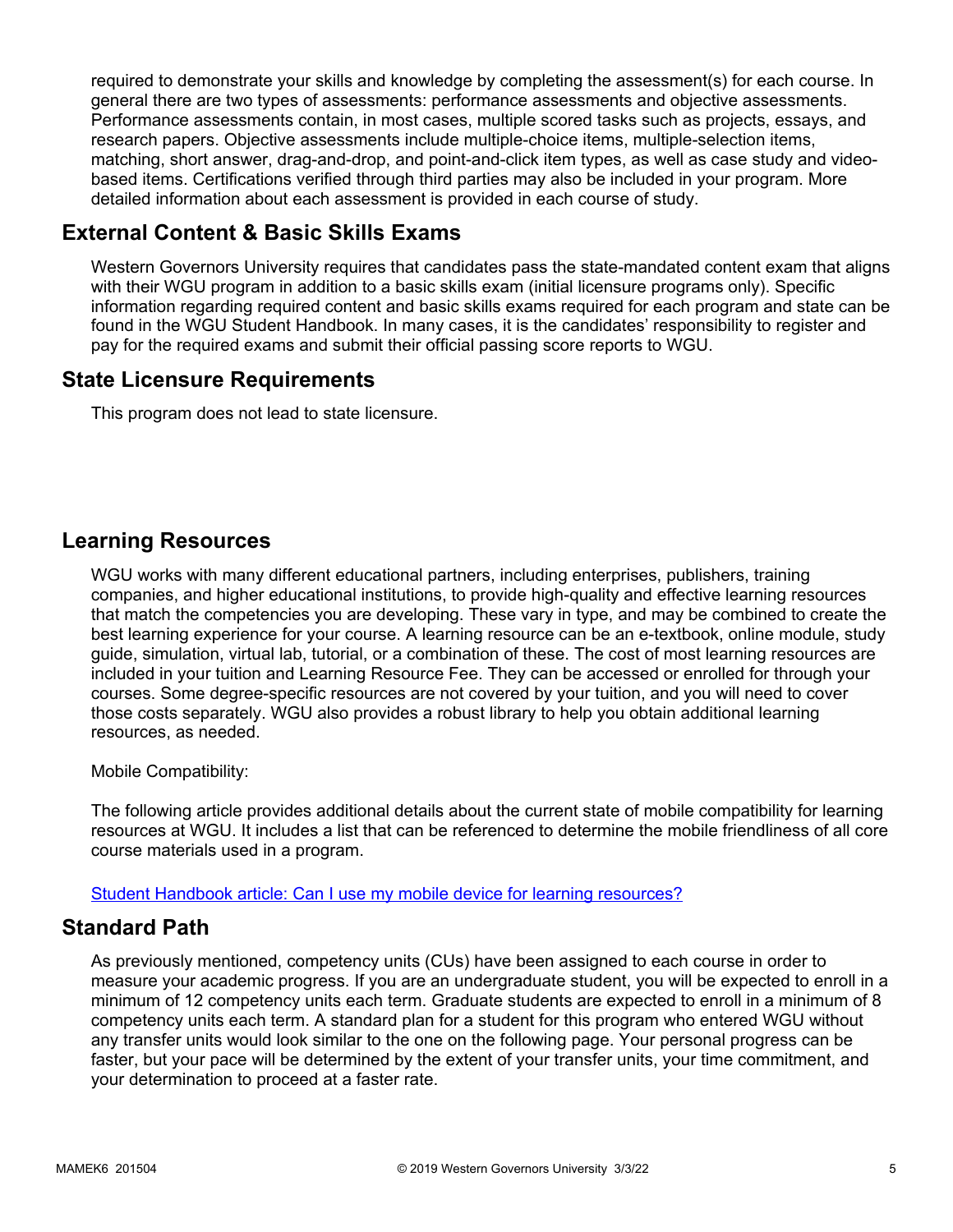# **Standard Path** *for* **Master of Arts, Mathematics Education (K-6)**

| <b>Course Description</b>                                   | <b>CU<sub>s</sub></b> | Term          |
|-------------------------------------------------------------|-----------------------|---------------|
| Number Sense and Functions                                  | $\overline{4}$        |               |
| Graphing, Proportional Reasoning and Equations/Inequalities | 4                     |               |
| <b>Geometry and Statistics</b>                              | 4                     | 2             |
| Mathematics (K-6) Portfolio Oral Defense                    | $\overline{2}$        | $\mathcal{P}$ |
| <b>Finite Mathematics</b>                                   | $\mathcal{P}$         | $\mathcal{P}$ |
| <b>Research Foundations</b>                                 | $\overline{2}$        | 3             |
| <b>Research Questions and Literature Review</b>             | $\overline{2}$        | 3             |
| <b>Research Design and Analysis</b>                         | $\mathbf{2}$          | 3             |
| <b>Research Proposals</b>                                   | $\overline{2}$        | 3             |
| MA, Mathematics Education (K-6) Capstone                    | 6                     |               |

## **Changes to Curriculum**

WGU publishes an Institutional Catalog, which describes the academic requirements of each degree program. Although students are required to complete the program version current at the time of their enrollment, WGU may modify requirements and course offerings within that version of the program to maintain the currency and relevance of WGU's competencies and programs. When program requirements are updated, students readmitting after withdrawal from the university will be expected to re-enter into the most current catalog version of the program.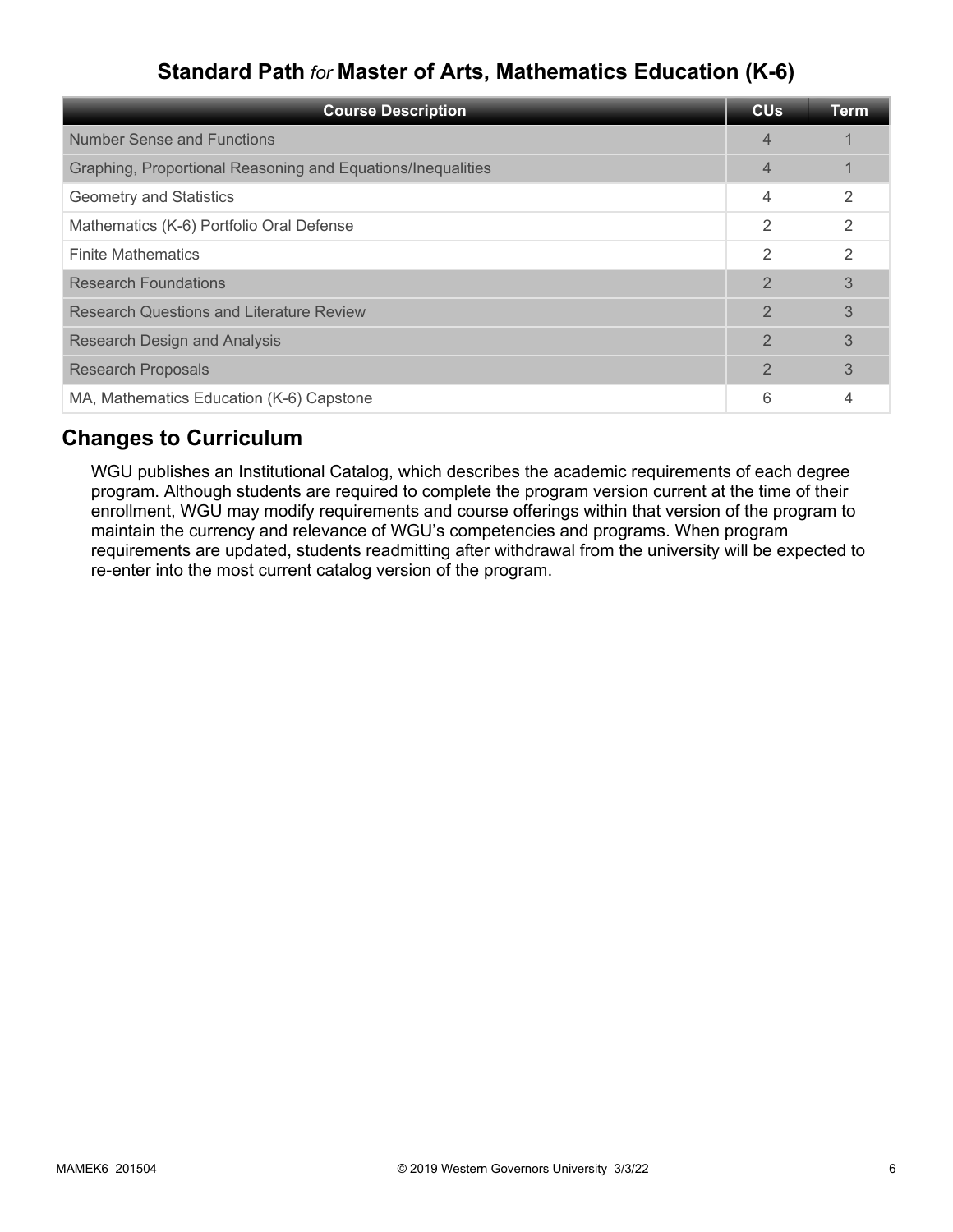# **Areas of Study** for **Master of Arts, Mathematics Education (K-6)**

The following section includes the areas of study in the program, with their associated courses. Your specific learning resources and level of instructional support will vary based on the individual competencies you bring to the program and your confidence in developing the knowledge, skills, and abilities required in each area of the degree. The Degree Plan and learning resources are dynamic, so you need to review your Degree Plan and seek the advice of your mentor regarding the resources before you purchase them.

## **Mathematics Content**

#### **Number Sense and Functions**

Number Sense and Functions is a performance-based assessment that evaluates a student's portfolio of work. This portfolio includes the student's responses to various prompts and an original lesson plan for each of the mathematics modules such as number sense, patterns and functions, integers and order of operations, fractions, decimals, and percentages.

*This course covers the following competencies:*

- *Begin your course by discussing your course planning tool report with your instructor and creating your personalized course plan together.*
- *The graduate understands integers and the order of operations, and performs the four basic operations of addition, subtraction, multiplication and division, including mental arithmetic and estimation, using integers.*
- *The graduate understands whole numbers and performs the four basic arithmetic operations of addition, subtraction, multiplication and division, including mental calculations and estimation using whole numbers.*
- *The graduate understands fractions, decimals and percentages and uses this knowledge to perform the basic arithmetic algorithms, estimate, and decide upon the equivalence of rational numbers.*
- *The graduate understands the nature of both growing and repeating patterns; and understands functions, tables, rules and equations and how they are related.*
- *The graduate analyzes, critiques, modifies, develops and evaluates lessons and instructional strategies concerning patterns and functions, analyzes common student errors and misunderstandings, and determines necessary prerequisite skills required for students to complete given activities concerning patterns and functions.*
- *The graduate analyzes, critiques, modifies, develops and evaluates lessons and instructional strategies concerning fractions, decimals and percentages, analyzes common student errors and misunderstandings, and determines necessary prerequisite skills required for students to complete given activities concerning fractions, decimals and percentages.*
- *The graduate analyzes, critiques, modifies, develops and evaluates lessons and instructional strategies concerning number sense, analyzes common student errors and misunderstandings, and determines necessary prerequisite skills required for students to complete given activities concerning number sense.*
- *The graduate analyzes, critiques, modifies, develops and evaluates lessons and instructional strategies concerning integers and order of operations, analyzes common student errors and misunderstandings, and determines necessary prerequisite skills required for students to complete given activities concerning integers and order of operations.*

### **Graphing, Proportional Reasoning and Equations/Inequalities**

Graphing, Proportional Reasoning and Equations/Inequalities is a performance-based assessment that evaluates a student's portfolio of work. This portfolio includes the student's responses to various prompts and an original lesson plan for each of the mathematics modules such as coordinate pairs and graphing, ratios and proportional reasoning, and equations and inequalities.

- *Begin your course by discussing your course planning tool report with your instructor and creating your personalized course plan together.*
- *The graduate understands rations, proportions, and rates and uses this understanding to model and solve nonalgebraic as well as algebraic problems.*
- *The graduate understands ordered pairs, and graphing points and lines in a Cartesian coordinate system, including the following key concepts: slope, intercepts, quadrants, coordinate plane, vertical and horizontal lines, function, and the relationship of ordered pairs to other areas of mathematics and allied fields.*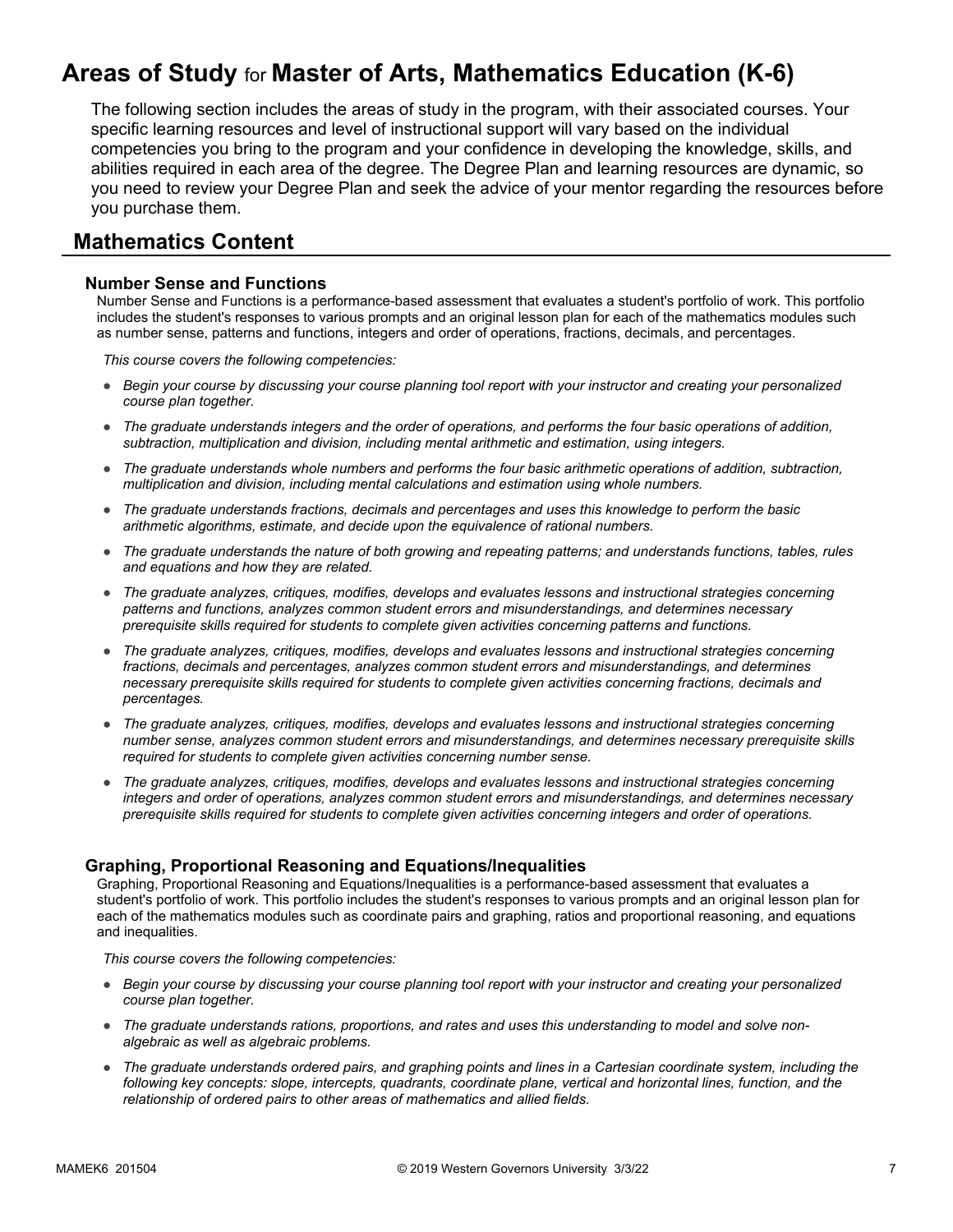- *The graduate understands how to solve linear and quadratic equations and linear inequalities and uses this knowledge to model and solve problems.*
- *The graduate analyzes, critiques, modifies, develops and evaluates lessons and instructional strategies concerning coordinate pairs and graphing, analyzes common student errors and misunderstandings, and determines necessary prerequisite skills required for students to complete given activities concerning graphing.*
- *The graduate analyzes, critiques, modifies, develops and evaluates lessons and instructional strategies concerning ratios and proportional reasoning, analyzes common student errors and misunderstandings, and determines necessary prerequisite skills required for students to complete given activities concerning ratios and proportionality.*
- *The graduate analyzes, critiques, modifies, develops and evaluates lessons and instructional strategies involving equations and inequalities, analyzes common student errors and misunderstandings, and determines necessary prerequisite skills required for students to complete given activities involving equations and inequalities.*

### **Geometry and Statistics**

Geometry and Statistics is a performance-based assessment that evaluates a student's portfolio of work. This portfolio includes the student's responses to various prompts and an original lesson plan for each of the mathematics modules such as geometry and measurement, statistics and probability.

*This course covers the following competencies:*

- *Begin your course by discussing your course planning tool report with your instructor and creating your personalized course plan together.*
- *The graduate demonstrates plane geometric and three-dimensional reasoning, concepts and principles and locates, develops and solves real world problems using important geometric and measurement principles.*
- *The graduate describes the theory of probability, including the fundamental counting principle, and its relationship to sampling, statistical inference, and how to make and evaluate predictions.*
- *The graduate analyzes, critiques, modifies, develops and evaluates lessons and instructional strategies involving probability and statistics, analyzes common student errors and misunderstandings, and determines necessary prerequisite skills required for students to complete given activities involving probability, statistics and the evaluation of predictions.*
- *The graduate analyzes, critiques, modifies, develops and evaluates lessons and instructional strategies involving geometry and measurement, analyzes common student errors and misunderstandings, and determines necessary prerequisite skills required for students to complete given activities involving geometry and measurement.*

### **Mathematics (K-6) Portfolio Oral Defense**

Mathematics (K-6) Portfolio Oral Defense: Mathematics (K-6) Portfolio Defense focuses on a formal presentation. The student will present an overview of their teacher work sample (TWS) portfolio discussing the challenges they faced and how they determined whether their goals were accomplished. They will explain the process they went through to develop the TWS portfolio and reflect on the methodologies and outcomes of the strategies discussed in the TWS portfolio. Additionally, they will discuss the strengths and weaknesses of those strategies and how they can apply what they learned from the TWS portfolio in their professional work environment.

*This course covers the following competencies:*

● *The graduate integrates and synthesizes competencies from across the degree program, thereby demonstrating the ability to participate in and contribute value to the chosen professional field.*

### **Finite Mathematics**

Finite Mathematics covers the knowledge and skills necessary to apply discrete mathematics and properties of number systems to model and solve real-life problems. Topics include sets and operations, prime and composite numbers, greatest common divisor and least common multiple, order of operations, ordering numbers, and mathematical systems. These systems include modular arithmetic; arithmetic and geometric sequences; ratio and proportion; subsets of real numbers; logic and truth tables; graphs, trees, and networks; and permutation and combination. There are no prerequisites for this course.

- *Begin your course by discussing your course planning tool report with your instructor and creating your personalized course plan together.*
- *The graduate applies the fundamental ideas of discrete mathematics including logic, set theory, and graph theory in*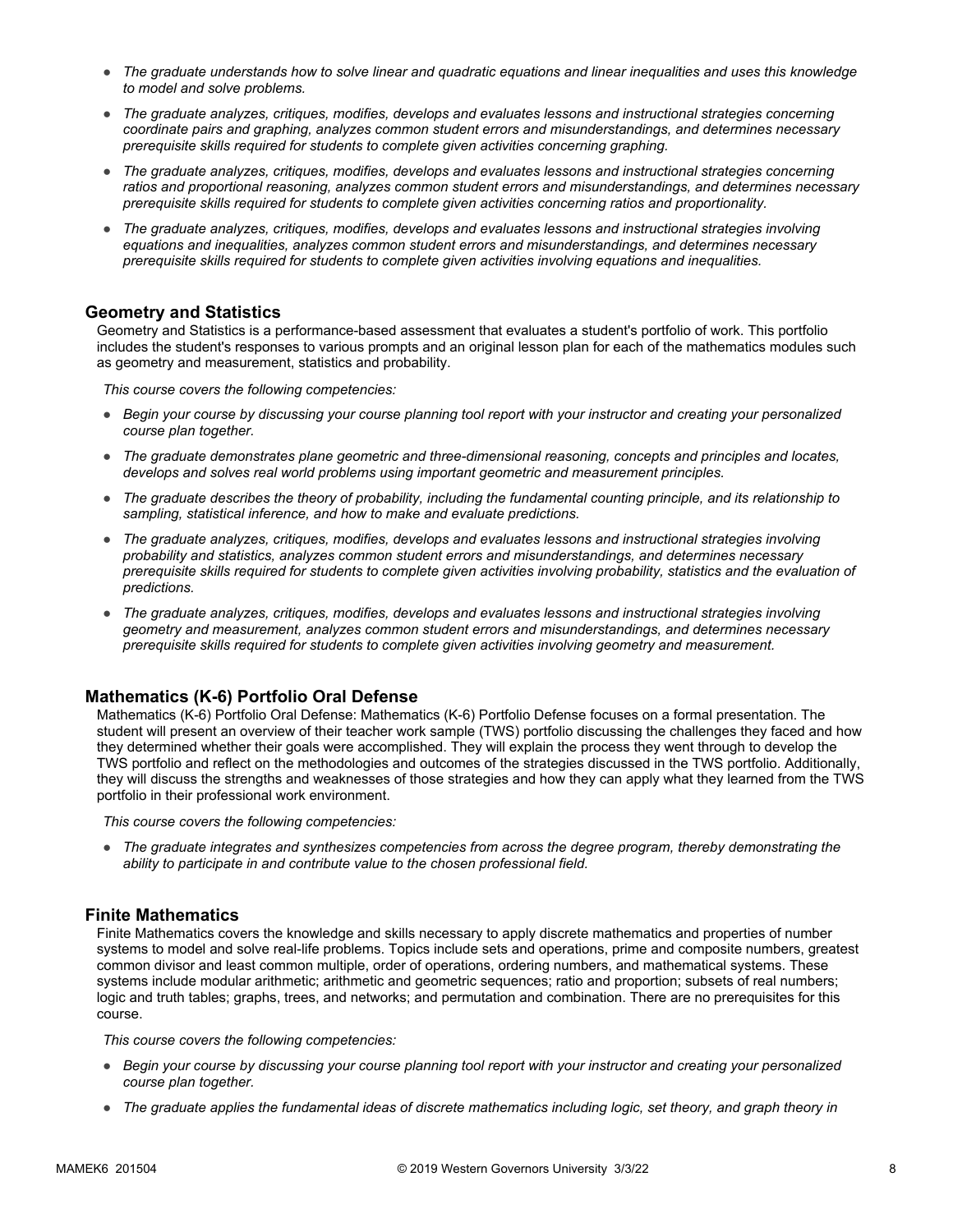*formulating and solving problems.*

- *The graduate demonstrates computational proficiency with real numbers and recognizes the properties of the real number system and its subsets.*
- *The graduate represents numbers in different forms, recognizes relationships among numbers and number systems, deduces the meanings of operations, and demonstrates a conceptual understanding of numbers.*

### **Research**

### **Research Foundations**

The Research Foundations course focuses on the essential concepts in educational research, including quantitative, qualitative, mixed, and action research. This course also teaches students concepts about measurement and assessment, as well as strategies for obtaining warranted research results.

*This course covers the following competencies:*

- *Begin your course by discussing your course planning tool report with your instructor and creating your personalized course plan together.*
- *The graduate evaluates the purpose, process, and practice of the generation and justification of knowledge in educational research.*
- *The graduate describes the purpose for a literature review and develops an organized literature review relevant to educational research topics, problems, and questions.*
- *The graduate develops clear research questions that can be investigated and hypotheses that can be tested with empirical data.*
- *The graduate differentiates among the major methods of data collection, including their strengths and limitations in the selection of an appropriate method of data collection.*
- *The graduate analyzes ethical issues and identifies appropriate procedures for educational research.*
- *The graduate analyzes the key aspects of quantitative research and characterizes the major approaches to quantitative research.*
- *The graduate analyzes the key aspects of qualitative research and characterizes the major approaches to qualitative research.*
- *The graduate analyzes the key aspects of mixed methods research and characterizes the major approaches to mixed methods research.*
- *The graduate analyzes the key aspects of action research and characterizes the major approaches to action research.*
- *The graduate analyzes different measurement scales and differentiates between reliability and validity, and their subtypes, as they relate to assessments.*
- *The graduate analyzes the characteristics of research quality and the potential threats to the quality of results in qualitative, quantitative, mixed methods, and action research studies.*
- *The graduate applies and justifies appropriate research methods and design in quantitative, qualitative, mixed methods, and action research scenarios to address the research question(s).*
- *The graduate evaluates and selects appropriate basic data analysis techniques for quantitative, qualitative, mixed methods, and action research scenarios.*

#### **Research Questions and Literature Review**

The Research Questions and Literature Reviews course focuses on how to conduct a thorough literature review that addresses and identifies important educational research topics, problems, and questions, and helps determine the appropriate kind of research and data needed to answer one's research questions and hypotheses. Research Foundations is a prerequisite for this course.

- *Begin your course by discussing your course planning tool report with your instructor and creating your personalized course plan together.*
- *The graduate describes the purpose for a literature review and develops an organized literature review relevant to educational research topics, problems, and questions.*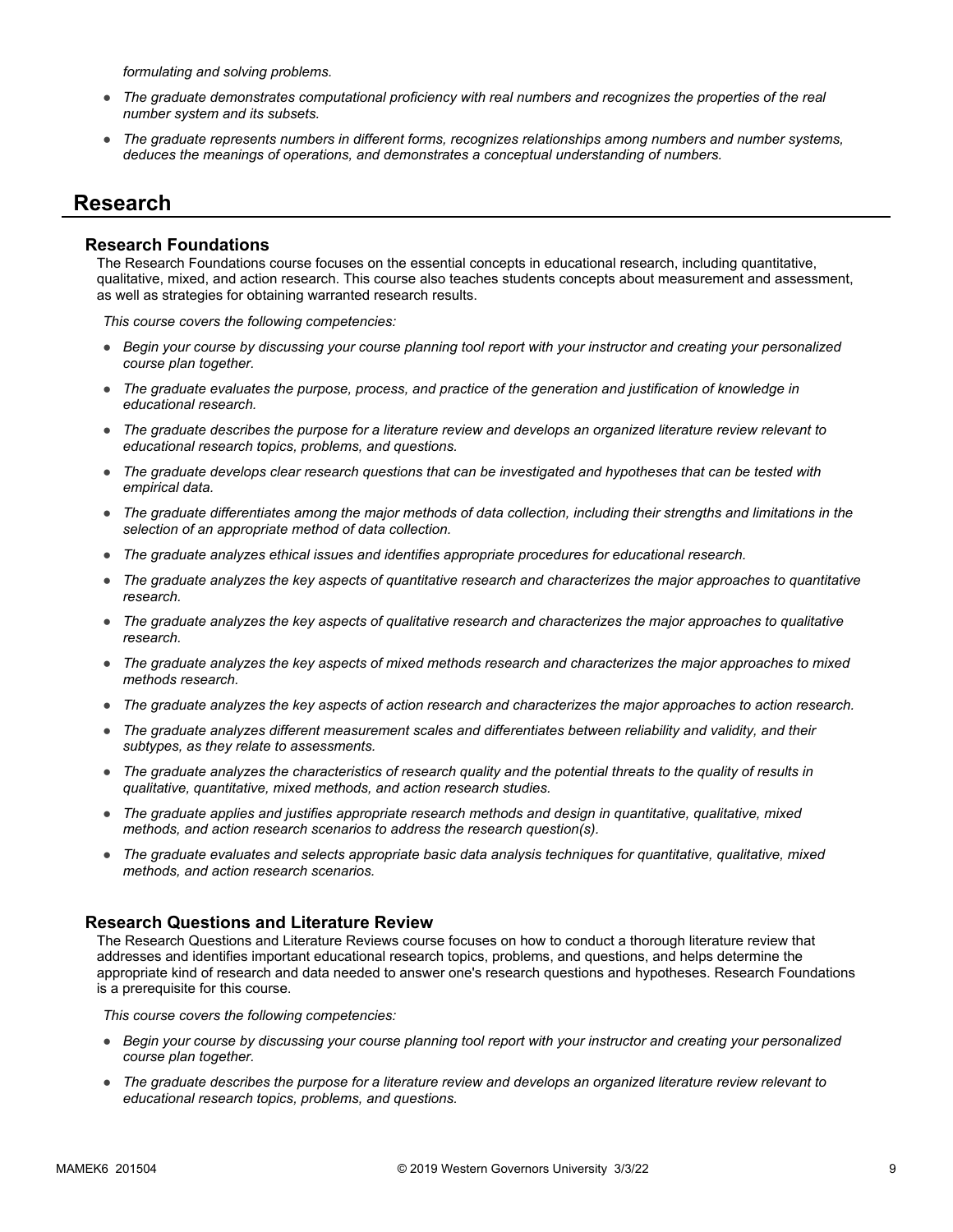- *The graduate develops clear research questions that can be investigated and hypotheses that can be tested with empirical data.*
- *The graduate differentiates among the major methods of data collection, including their strengths and limitations in the selection of an appropriate method of data collection.*

### **Research Design and Analysis**

The Research Design and Analysis course focuses on applying strategies for effective design of empirical research studies. Particular emphasis is placed on selecting or constructing the design that will provide the most valid results, analyzing the kind of data that would be obtained, and making defensible interpretations and drawing appropriate conclusions based on the data. Research Questions and Literature Review is a prerequisite for this course.

*This course covers the following competencies:*

- *Begin your course by discussing your course planning tool report with your instructor and creating your personalized course plan together.*
- *The graduate differentiates among the major methods of data collection, including their strengths and limitations in the selection of an appropriate method of data collection.*
- *The graduate analyzes ethical issues and identifies appropriate procedures for educational research.*
- *The graduate analyzes the key aspects of quantitative research and characterizes the major approaches to quantitative research.*
- *The graduate analyzes the key aspects of qualitative research and characterizes the major approaches to qualitative research.*
- *The graduate analyzes the key aspects of mixed methods research and characterizes the major approaches to mixed methods research.*
- *The graduate analyzes the key aspects of action research and characterizes the major approaches to action research.*
- *The graduate analyzes different measurement scales and differentiates between reliability and validity, and their subtypes, as they relate to assessments.*
- *The graduate analyzes the characteristics of research quality and the potential threats to the quality of results in qualitative, quantitative, mixed methods, and action research studies.*
- *The graduate applies and justifies appropriate research methods and design in quantitative, qualitative, mixed methods, and action research scenarios to address the research question(s).*
- *The graduate evaluates and selects appropriate basic data analysis techniques for quantitative, qualitative, mixed methods, and action research scenarios.*

### **Research Proposals**

Research Proposals focuses on planning and writing a well-organized and complete research proposal. The relationship of the sections in a research proposal to the sections in a research report will be highlighted. Research Design and Analysis is a prerequisite for this course.

- *Begin your course by discussing your course planning tool report with your instructor and creating your personalized course plan together.*
- *The graduate describes the purpose for a literature review and develops an organized literature review relevant to educational research topics, problems, and questions.*
- *The graduate develops clear research questions that can be investigated and hypotheses that can be tested with empirical data.*
- *The graduate differentiates among the major methods of data collection, including their strengths and limitations in the selection of an appropriate method of data collection.*
- *The graduate analyzes ethical issues and identifies appropriate procedures for educational research.*
- *The graduate completes a research proposal.*
- *The graduate applies and justifies appropriate research methods and design in quantitative, qualitative, mixed methods, and action research scenarios to address the research question(s).*
- *The graduate evaluates and selects appropriate basic data analysis techniques for quantitative, qualitative, mixed*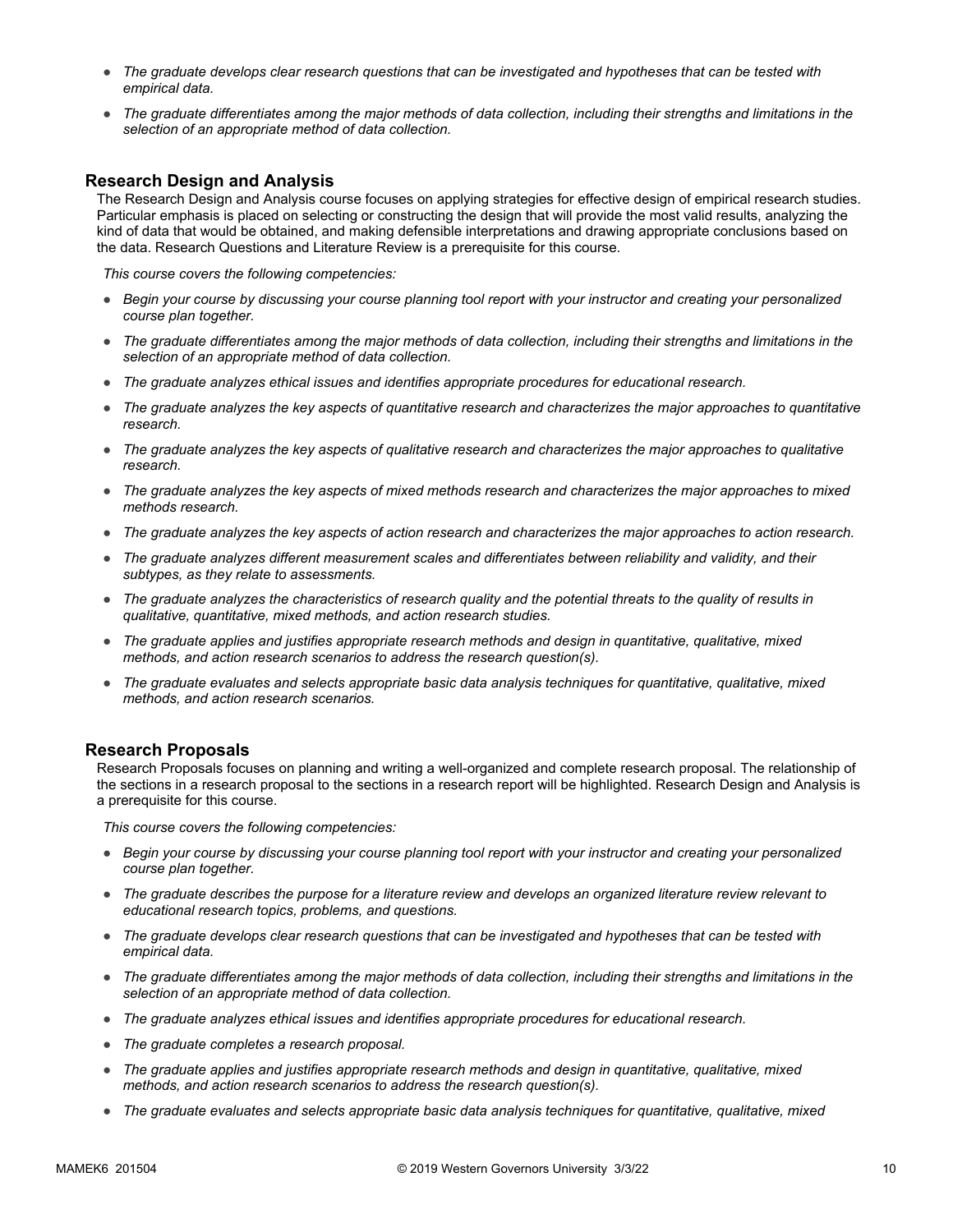## **Capstone**

### **MA, Mathematics Education (K-6) Capstone**

MA, Mathematics Education (K-6) Capstone Written Project takes the student through the steps of planning and conducting research on a topic or issue related to the students' practice setting. The result is expected to be a significant piece of research, culminating in a written research report, including sections describing a literature review, methodology, and detailed analysis and reporting of results. Prerequisite Courses: Research Foundations (C224), Research Questions and Literature Review (C225), Research Design and Analysis (C226), and Research Proposals (C227) or permission of a faculty manager. Additionally, students wishing to add the Capstone with fewer than eight weeks remaining in the term must receive permission of the faculty manager.

*This course covers the following competencies:*

● *The graduate integrates and synthesizes competencies from across the degree program, thereby demonstrating the ability to participate in and contribute value to the chosen professional field.*